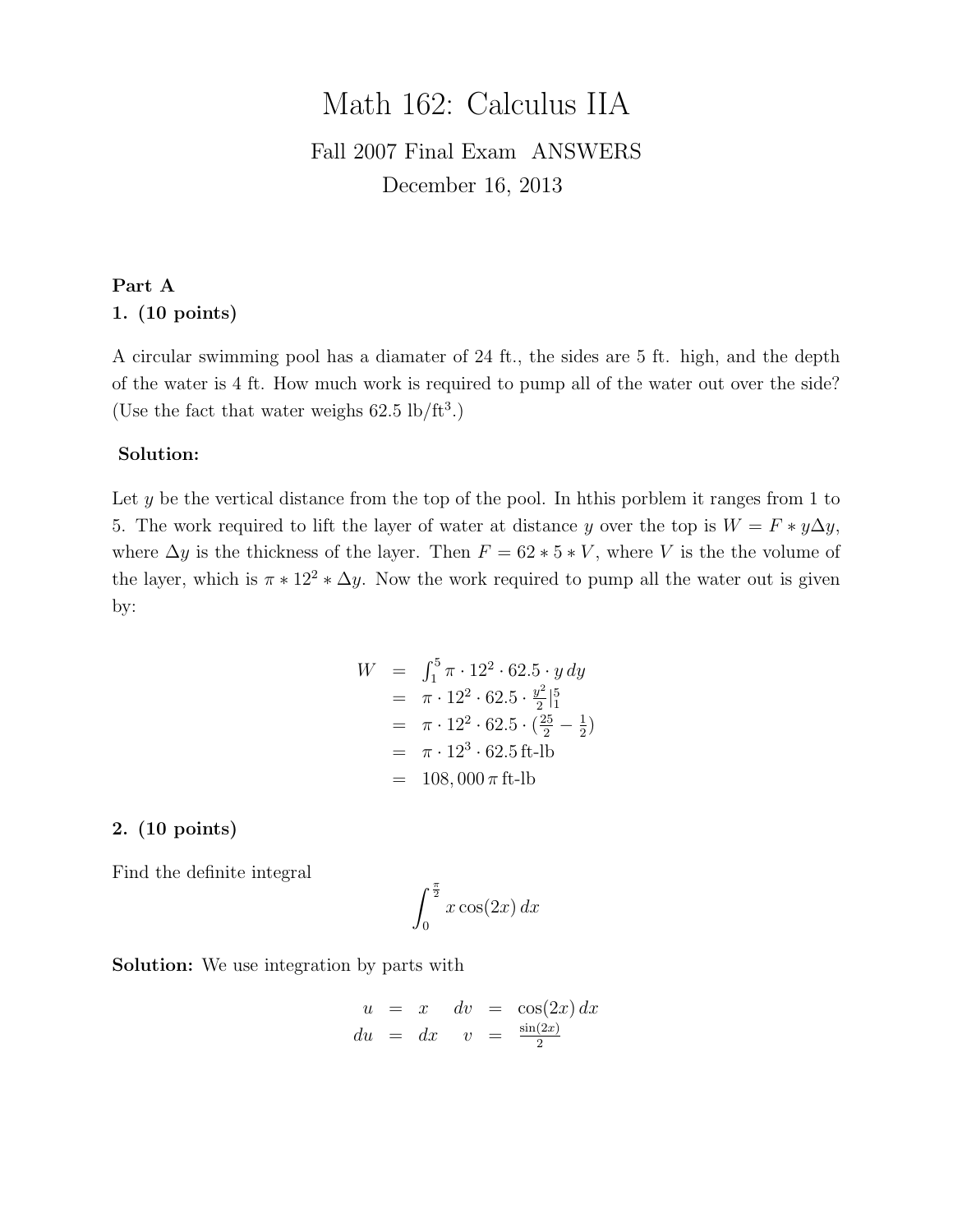so

$$
\int_0^{\frac{\pi}{2}} x \cos(2x) dx = \frac{x \sin(2x)}{2} \Big|_0^{\frac{\pi}{2}} - \int_0^{\pi} \frac{\sin(2x)}{2} dx
$$

$$
= 0 - \frac{\cos(2x)}{4} \Big|_0^{\frac{\pi}{2}}
$$

$$
= \frac{1}{2}
$$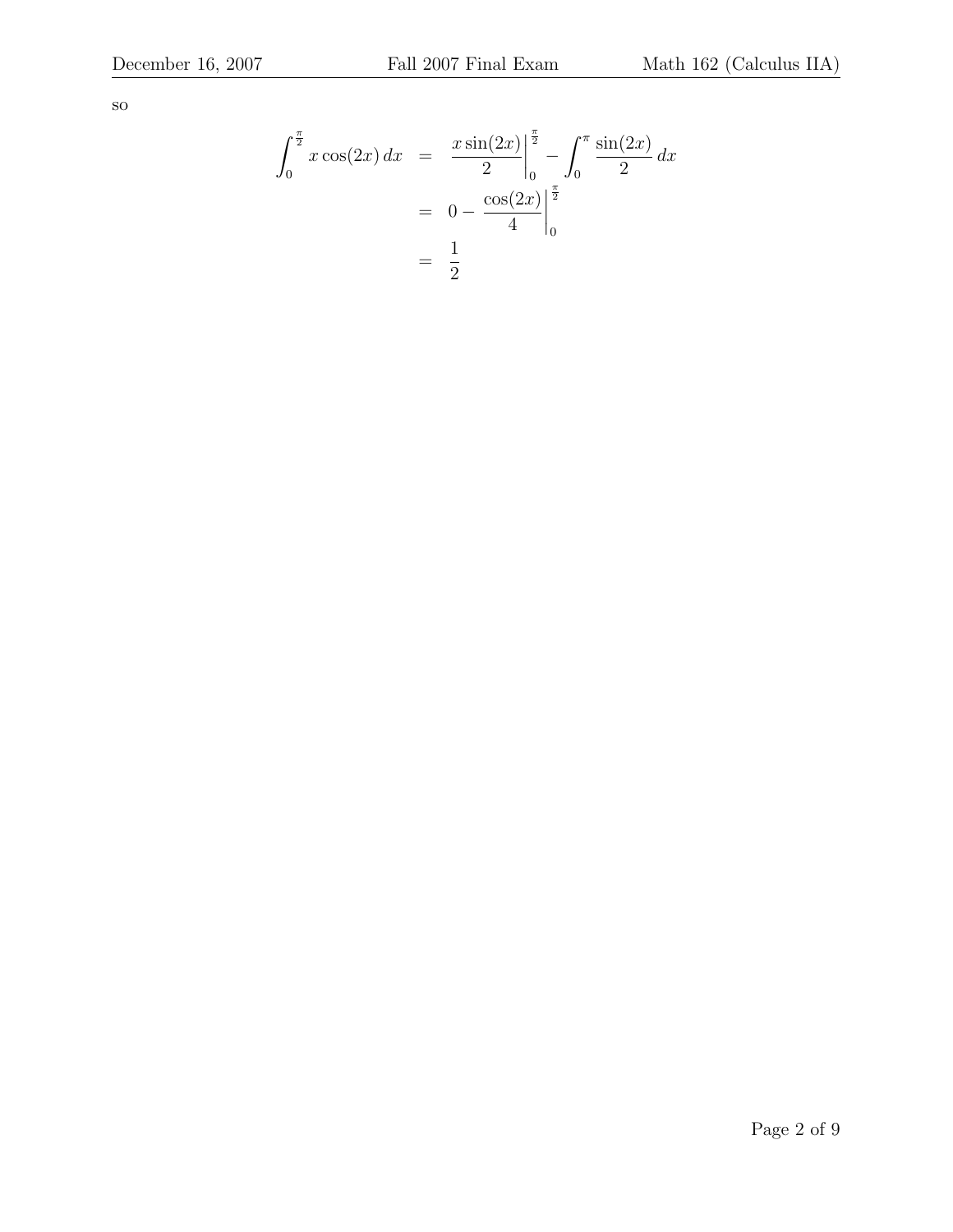Solve this integral:

$$
\int \frac{\sqrt{9-x^2}}{x^2} \, dx
$$

We use the substitution  $x = 3 \sin \theta$ , so that  $dx = 3 \cos \theta d\theta$  and  $\sqrt{9 - x^2} = 3 \cos \theta$ . Then

$$
\int \frac{\sqrt{9 - x^2}}{x^2} dx = \int \frac{3 \cos \theta}{9 \sin^2 \theta} 3 \cos \theta d\theta
$$

$$
= \int \frac{\cos^2 \theta}{\sin^2 \theta} d\theta = \int \cot^2 \theta d\theta
$$

$$
= \int (\csc^2 \theta - 1) d\theta
$$

$$
= -\cot \theta - \theta + C
$$

Drawing a triangle, we see that  $-\cot \theta - \theta + C$  reduces to

$$
-\frac{\sqrt{9-x^2}}{x} - \arcsin(x/3) + C
$$

#### 4. (10 points)

Evaluate this integral:

$$
\int \frac{1}{x^2 + x} \, dx
$$

We use partial fractions:

$$
\frac{1}{x(x+1)} = \frac{A}{x} + \frac{B}{x+1}
$$

Adding the fractions on the right side of the equation and comparing numerators we obtain:

$$
1 = A(x+1) + Bx,
$$

and it follows that  $A = 1$  an  $B = -1$ . So the integral becomes

$$
\int \left(\frac{1}{x} - \frac{1}{x+1}\right) dx = (\ln|x| - \ln|x+1|) + C
$$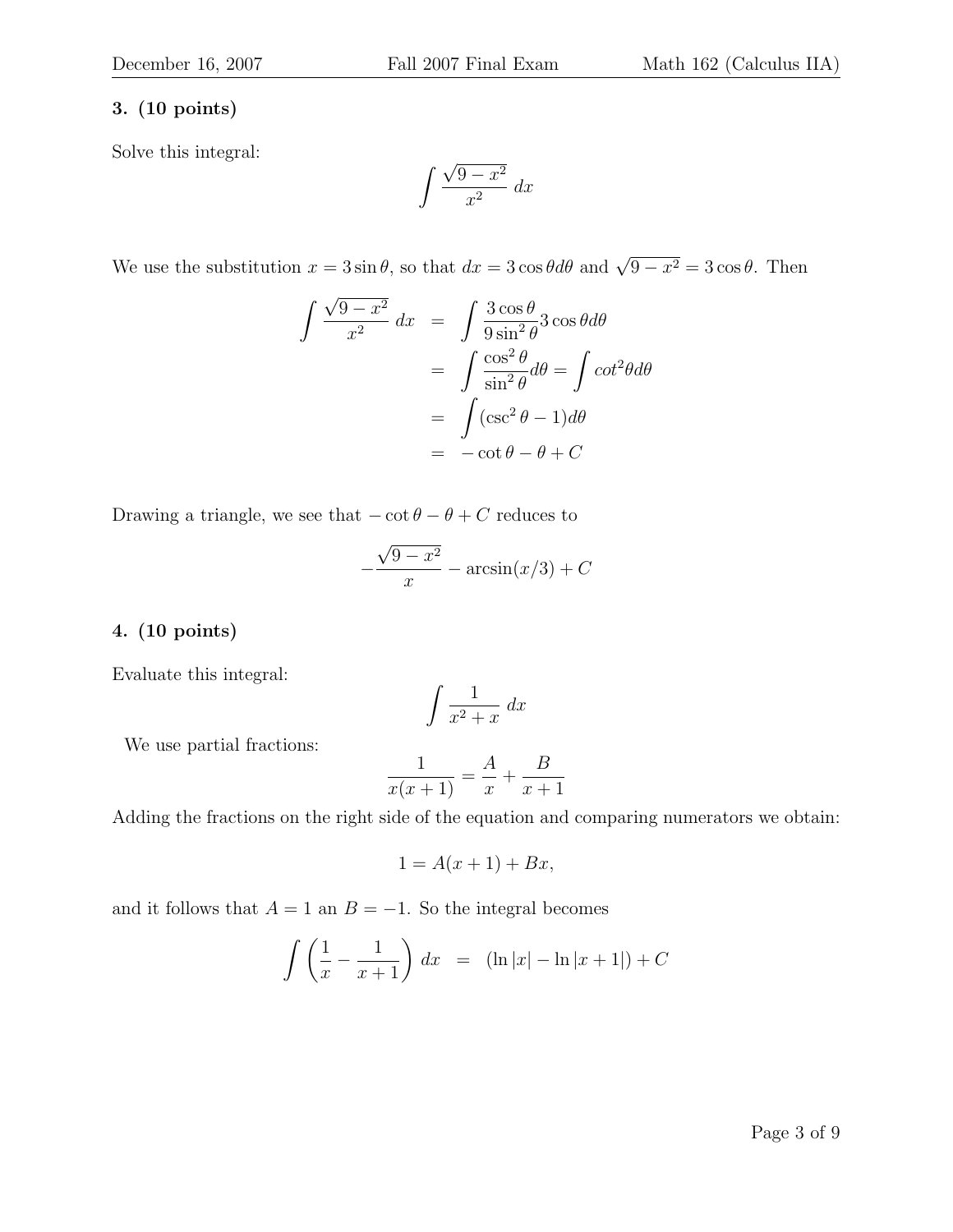(a) Does the series 
$$
\sum_{n=1}^{\infty} \frac{\ln n}{n}
$$
 converge or diverge? Why?  
(b) Does the series 
$$
\sum_{n=1}^{\infty} \frac{n^2}{5n^2 + 4}
$$
 converge or diverge? Why?

**Solution** (a): The function  $f(x) = \frac{\ln x}{x}$  is positive, continuos and decreasing (look at derivative!) for  $x > 1$  Thus we can apply the integral test

$$
\int_{1}^{\infty} \frac{\ln x}{x} dx = \lim_{t \to \infty} \int_{1}^{t} \frac{\ln x}{x} dx = \lim_{t \to \infty} \frac{(\ln x)^{2}}{2} \Big|_{1}^{\infty} = \lim_{t \to \infty} \frac{(\ln t)^{2}}{2} = \infty
$$

Since this improper integral is divergent, the series is also divergent.

**Solution** (b): The general term of the series is  $a_n = \frac{n^2}{5n^2+4}$ . Then:

$$
\lim_{n \to \infty} \frac{n^2}{5n^2 + 4} = \lim_{n \to \infty} \frac{1}{5 + 4/n^2} = \frac{1}{5} \neq 0
$$

Thus, the series diverges by the Divergence Test.

**6.** (10 points) Find all x for which the following power series converges, i.e. find the interval of convergence:

$$
\sum_{n=1}^{\infty} \frac{-1^n}{n+1} (x+1)^n
$$

Solution: We use the Ratio Test:

$$
\lim_{n \to \infty} \left| \frac{\frac{-1^{n+1}}{n+2} (x+1)^{n+1}}{\frac{-1^n}{n+1} (x+1)^n} \right| = \lim_{n \to \infty} |x+1| \frac{n+1}{n+2}
$$

$$
= |x+1| \lim_{n \to \infty} \frac{1+1/n}{1+2/n}
$$

$$
= |x+1|
$$

Since the series converges for  $|x+1| < 1$ , the radius of convergence is 1. We still have to test the endpoints:

When  $x = 0$ , the series becomes

$$
\sum_{n=1}^{\infty} \frac{-1^n}{n+1}
$$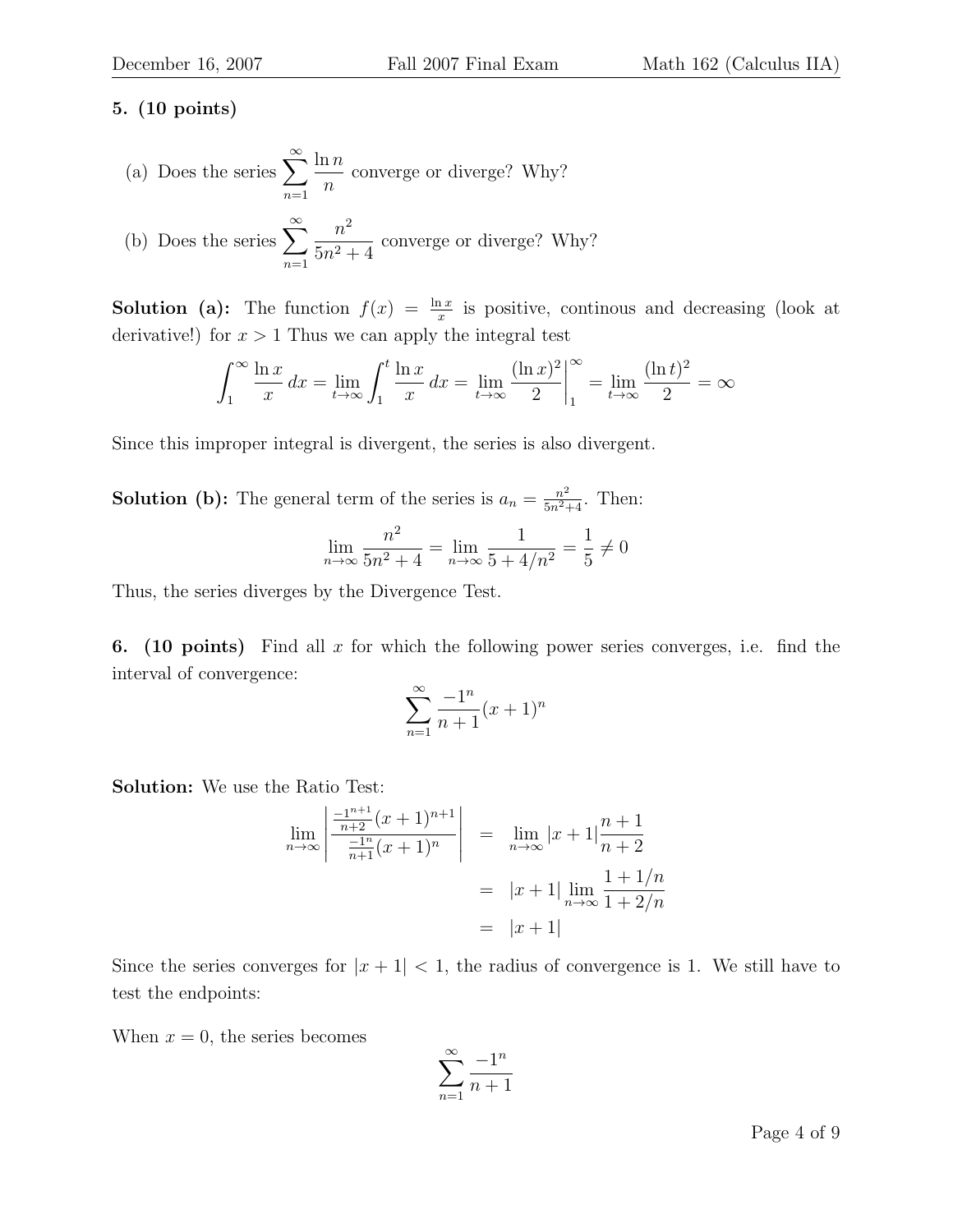which converges by the Alternating Series Test. When  $x = 2$ , the series becomes

$$
\sum_{n=1}^{\infty} \frac{-1^n}{n+1} \cdot (-2)^n
$$

This is a divergent series. You can see this by the Divergence Test or by limit comparison to a harmonic test.

Therefore, the interval of convergence for this series is  $(-2, 0]$ .

## Part B

#### 7. (10 points)

The power series for  $e^{-x^2}$  is given by

$$
e^{-x^2} = \sum_{n=0}^{\infty} (-1)^n \frac{x^{2n}}{n!}
$$
  
=  $1 - x^2 + \frac{x^4}{2} - \frac{x^6}{6} + \frac{x^8}{24} + \cdots$ 

Use this to get the power series for the area under the bell curve,

$$
f(x) = \int_0^x e^{-t^2} dt.
$$

You can either use summation notation or write down the first 5 non-zero terms.

Solution: Integrating the given series term by term gives

$$
f(x) = \sum_{n=0}^{\infty} (-1)^n \frac{x^{2n+1}}{n!(2n+1)}
$$
  
=  $x - \frac{x^3}{3} + \frac{x^5}{10} - \frac{x^7}{42} + \frac{x^9}{216} + \cdots$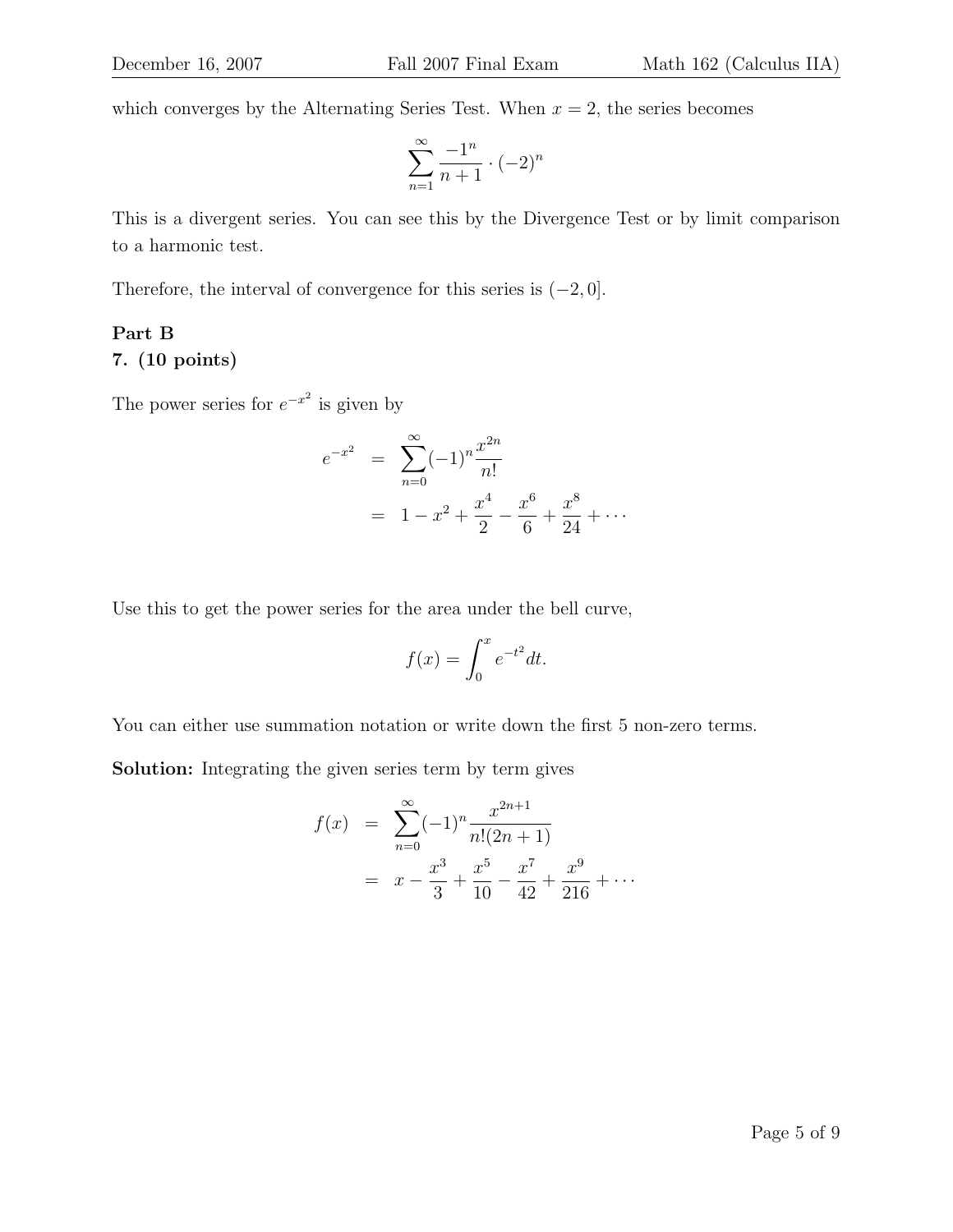- (a) Find  $T_3(x)$ , the third degree Taylor polynomial for  $f(x) = \sqrt{x}$  at  $a = 4$ .
- (b) Use Taylor's inequality to find the largest integer k such that the error when  $T_3(x)$  is used as an approximation for  $f(x)$  on the interval  $4 \leq x \leq 5$  is less than  $10^{-k}$ .

**Solution** (a): We should first compute four derivatives and their values at  $a = 1$ :

$$
f(x) = x^{1/2} \t f(4) = 2
$$
  
\n
$$
f'(x) = \frac{1}{2x^{1/2}} \t f'(4) = \frac{1}{4}
$$
  
\n
$$
f''(x) = \frac{-1}{4x^{3/2}} \t f''(4) = \frac{-1}{32}
$$
  
\n
$$
f'''(x) = \frac{3}{8x^{5/2}} \t f'''(4) = \frac{3}{256}
$$
  
\n
$$
f^{(4)}(x) = \frac{-15}{16x^{7/2}} \t f^{(4)}(4) = \frac{-15}{2024}
$$

Thus

$$
T_3(x) = 2 + \frac{x - 4}{4} - \frac{(x - 4)^2}{32 \cdot 2!} + \frac{3(x - 4)^3}{256 \cdot 3!}
$$
  
= 2 +  $\frac{x - 4}{4} - \frac{(x - 4)^2}{64} + \frac{(x - 4)^3}{512}$ 

**Solution** (b): Notice that  $4 \leq x \leq 5$  means that  $|x-4| \leq 1$ . Also, since  $|f^{(4)}(x)| =$  $15/16x^{7/2}$ , we know that

$$
|f^{(4)}(x)| \le \frac{15}{16 \cdot 4^{7/2}} = \frac{15}{1024},
$$

on the interval  $4 \le x \le 5$ . Thus, by Taylor's Inequality, we have:

$$
|R_3(x)| \leq \frac{15}{1024 \cdot 4!} |x - 1|^4
$$
  

$$
\leq \frac{15}{24 \cdot 1024}
$$
  

$$
< 10^{-3}
$$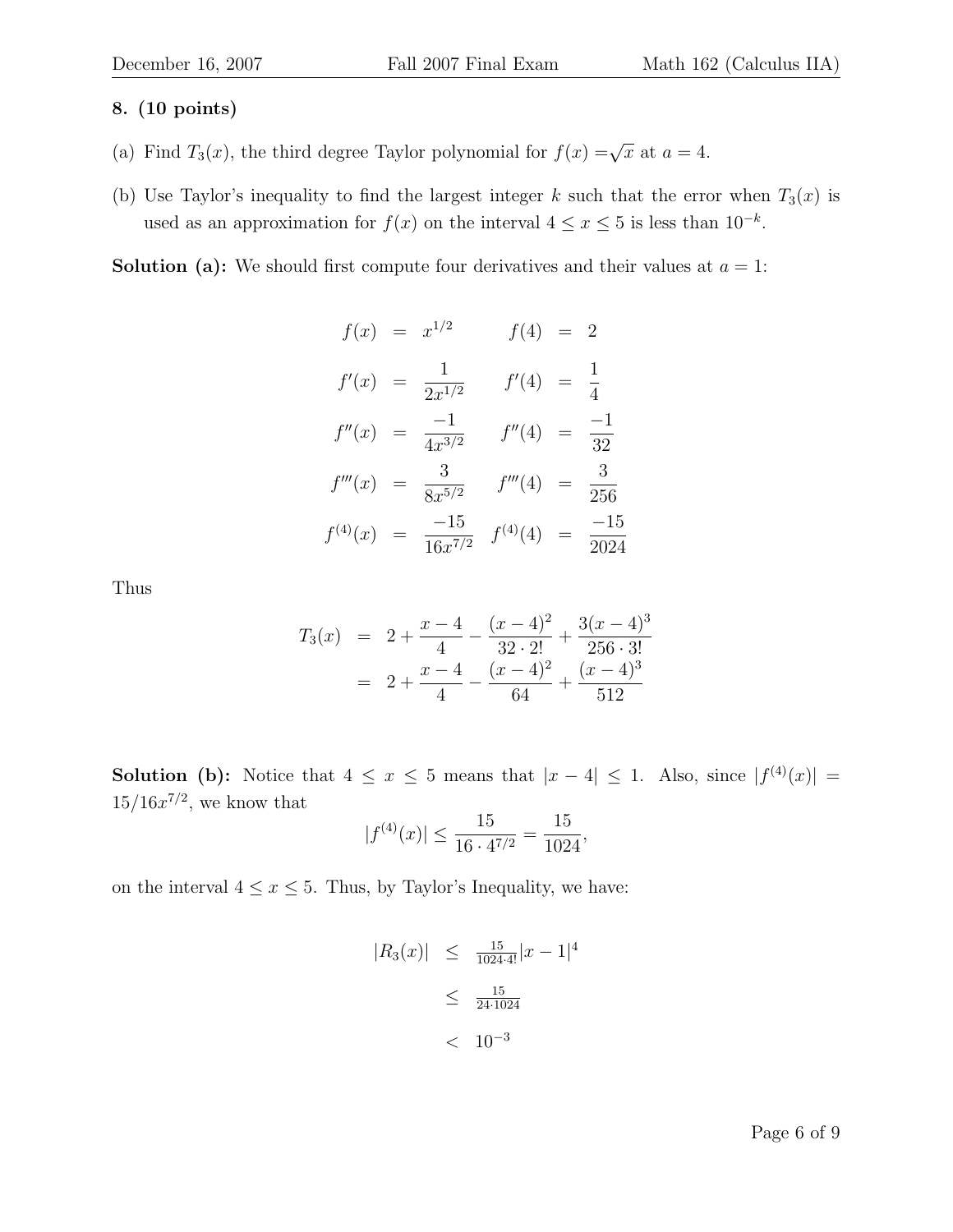**9.** (10 points) (a) Write the general formula for the Taylor series of a function  $f(x)$  at a (or "about  $a$ " or "centered at  $a$ ").

(b) Write the Taylor series of  $f(x) = e^{2x}$  at  $a = 1$ . You can either use summation notation or write down the first 5 non-zero terms.

Solution: (a) The general formula is

$$
\sum_{n=0}^{\infty} f^{(n)}(a) \frac{(x-a)^n}{n!}
$$

(b) For  $f(x) = e^{2x}$ , the *n*th derivitive is  $f^{(n)}(x) = 2^n e^{2x}$ , so  $f^{(n)}(1) = 2^n e^{2}$  and the series is is

$$
\sum_{n=0}^{\infty} f^{(n)}(1) \frac{(x-1)^n}{n!} = e^2 \sum_{n=0}^{\infty} 2^n \frac{(x-1)^n}{n!}
$$
  
=  $e^2 + 2e^2(x-1) + \frac{4e^2(x-1)^2}{2!} + \frac{8e^2(x-1)^3}{3!} + \frac{16e^2(x-1)^4}{4!} + \cdots$   
=  $e^2 + 2e^2(x-1) + 2e^2(x-1)^2 + \frac{4e^2(x-1)^3}{3} + \frac{2e^2(x-1)^4}{3} + \cdots$ 

10. (10 points) Consider the cycloid defined by the parametric equations

$$
x = 2(t - \sin t) \qquad \text{and} \qquad y = 2(1 - \cos t).
$$

for  $0 \le t \le 2\pi$ .

- (a) For which values of  $t$  is the tangent line vertical? Find the corresponding points.
- (b) For which values of  $t$  is the tangent line horizontal? Find the corresponding points.

Solution: We have

$$
\frac{dx}{dt} = 2(1 - \cos t) \quad \text{and} \quad \frac{dy}{dt} = 2\sin t
$$

(a) The tangent line is vertical when  $dx/dt = 0$  and  $dy/dt \neq 0$ , i.e. when cos  $t = 1$ , which means  $t = 0$  or  $2\pi$  so  $(x, y) = (0, 0)$  or  $(4\pi, 0)$ .

(b) It is horizontal when  $dy/dt = 0$  and  $dx/dt \neq 0$ , i.e. when  $\sin t = 0$  but  $\cos t \neq 1$ . This happens when  $t = \pi$  and  $(x, y) = (2\pi, 4)$ .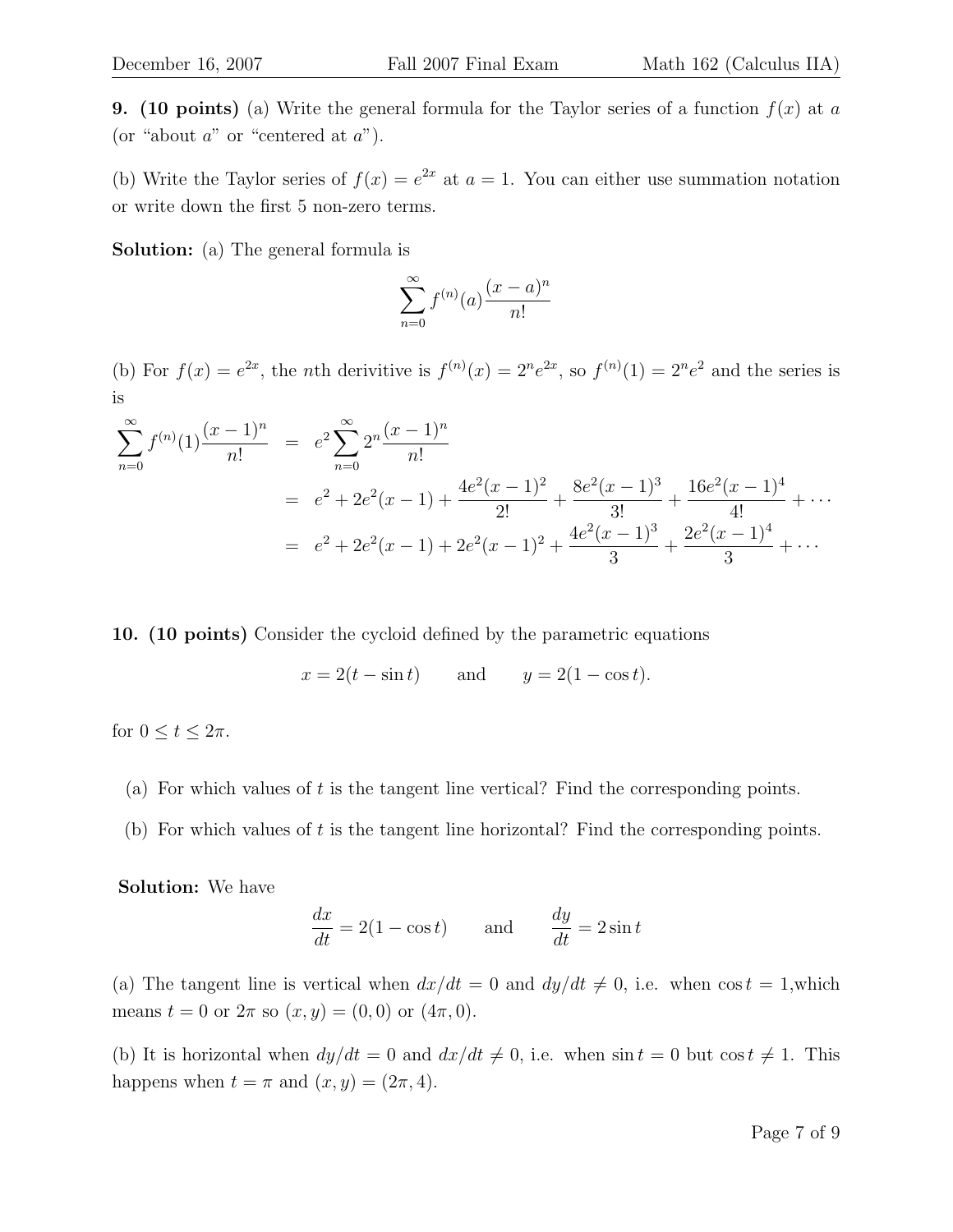**11.** (10 points) Find the length of the cycloid of the previous problem for  $0 \le t \le \pi$ . *Hint*: Use the half angle formula  $\sin(\theta/2) = \sqrt{(1 - \cos \theta)/2}$ .

#### Solution:

We have

$$
\left(\frac{dx}{dt}\right)^2 = (2(1 - \cos t))^2
$$

$$
= 4 - 8\cos t + 4\cos^2 t
$$

$$
\left(\frac{dy}{dt}\right)^2 = (2\sin t)^2
$$

$$
= 4\sin^2 y
$$

so

$$
\sqrt{\left(\frac{dx}{dt}\right)^2 + \left(\frac{dy}{dt}\right)^2} = \sqrt{4 - 8\cos t + 4\cos^2 t + 4\sin^2 t}
$$

$$
= \sqrt{8 - 8\cos t}
$$

$$
= 4\sqrt{(1 - \cos t)/2}
$$

$$
= 4\sin(t/2).
$$

It follows that the arc length is

$$
L = 4 \int_0^{\pi} \sin(t/2) dt
$$
  
=  $8 \int_0^{\pi/2} \sin(u) du$  where  $u = t/2$  and  $dt = 2du$   
= 8.